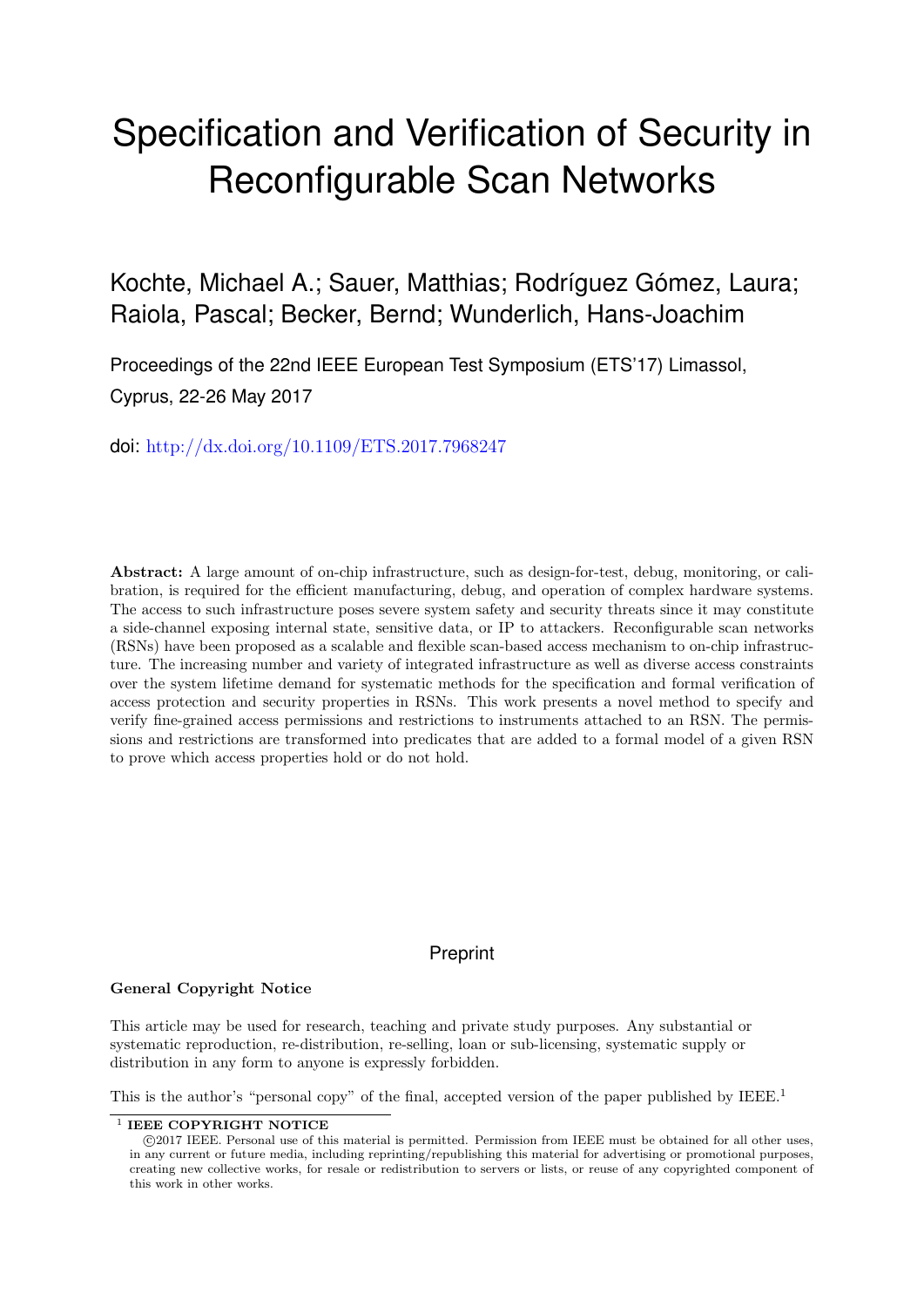# Specification and Verification of Security in Reconfigurable Scan Networks

Michael A. Kochte<sup>1</sup>, Matthias Sauer<sup>2</sup>, Laura Rodriguez Gomez<sup>1</sup>, Pascal Raiola<sup>2</sup>, Bernd Becker<sup>2</sup>, Hans-Joachim Wunderlich<sup>1</sup>

1 *ITI, University of Stuttgart, Pfaffenwaldring 47, D-70569 Stuttgart, Germany* <sup>2</sup>University of Freiburg, Georges-Köhler-Allee 51, D-79110 Freiburg, Germany

*Abstract*—A large amount of on-chip infrastructure, such as design-for-test, debug, monitoring, or calibration, is required for the efficient manufacturing, debug, and operation of complex hardware systems. The access to such infrastructure poses severe system safety and security threats since it may constitute a side-channel exposing internal state, sensitive data, or IP to attackers.

Reconfigurable scan networks (RSNs) have been proposed as a scalable and flexible scan-based access mechanism to on-chip infrastructure. The increasing number and variety of integrated infrastructure as well as diverse access constraints over the system lifetime demand for systematic methods for the specification and formal verification of access protection and security properties in RSNs.

This work presents a novel method to specify and verify fine-grained access permissions and restrictions to instruments attached to an RSN. The permissions and restrictions are transformed into predicates that are added to a formal model of a given RSN to prove which access properties hold or do not hold.

*Keywords*-Access Control, On-Chip Infrastructure, Reconfigurable Scan Network, Verification, Side-Channel Attack, IEEE Std 1687, IJTAG, Hardware Security

#### I. INTRODUCTION

Current systems-on-chip and 3D-ICs integrate an increasing amount of infrastructure with different on-chip instruments to facilitate test and test control, diagnosis, post-silicon validation, debug, bring-up, or maintenance. Access to this infrastructure is required during manufacturing, bring-up and post-silicon validation of the system, in the field, even concurrent to operation for monitoring or reliability management, and at the end-of-life, for instance for diagnosis of field returns [1, 2, 3].

This growing amount and diversity of on-chip instrumentation requires flexible and scalable access mechanisms. Reconfigurable scan networks (RSNs) meet these requirements and have been recently standardized in IEEE Std. 1149.1-2013 and IEEE Std. 1687-2014.

The access to on-chip infrastructure constitutes a sidechannel for attacks, resulting in leakage of confidential information, IP theft, or system manipulation, as demonstrated by popular hardware attacks exploiting the unprotected JTAG access [4, 5]. Disabling the access to the infrastructure, for instance by disconnection of the RSN interface after manufacturing using a wafer saw or e-fuses [6, 7], is not attractive since accessibility is still required throughout the system lifetime.

Depending on the operation mode and accessing user, different access permissions to the components of the infrastructure are required. During diagnosis or postsilicon validation, unlimited access to all components is necessary. During operation, it should not be allowed to activate for instance the built-in self-test (BIST) of a component in a safety-critical system. On the other hand, when the system undergoes maintenance in a workshop and is set in a test mode, the BIST controller must be accessible again. Infrastructure accesses concurrent to the operation, e.g. by power-management firmware, shall be restricted to those structures that do not interfere with the operation and safety and security requirements.

The contradiction between observability and controllability required in complex systems and safety and security requirements have been already addressed for conventional design-for-test infrastructures such as static scan chains, e.g. in [8, 9, 10]. Most of the solutions focus on the application to crypto cores and limit the possibility to extract information about the encryption key or process by authorization or obfuscation of structure or data.

In [11, 12], secure test wrappers are proposed that en-/decrypt test data on a per-core level to protect test access from untrusted cores or attackers. Verification of formal security properties were used e.g. in [13, 14, 15] to indicate the absence of hardware Trojans [9].

An overview of security threats and countermeasures for JTAG-based infrastructure access is given in [16]. In [17], a secure JTAG controller is described with four different access levels that are set statically by blowing e-fuses. In the JTAG architectures in [18, 19], protected scan chains can be accessed after authentication.

The structure of RSNs differs significantly from JTAGbased access, requiring novel architectures for access protection. In [20, 21], access protection is implemented based on obfuscation, and in [22] based on authorization using strong cryptography-based authentication for finegrained access control. The filters at the RSN interface in [23, 24] limit the allowed access sequences to a set of precomputed ones.

To verify the correctness of secure RSN architectures and find design bugs or flaws in the architecture, verification based on formal methods is required. For instance, verification can be used to prove that protected scan registers are inaccessible to unauthorized users. For general RSNs, bounded [25] and unbounded [26] model checking has been proposed. To overcome the complexity due to high sequential depth, efficient domain-specific models with abstracted temporal resolution are used.

Complex systems with diverse infrastructure require a design methodology for security and access management. This comprises the consideration of the different aspects of security such as accessibility of components and resources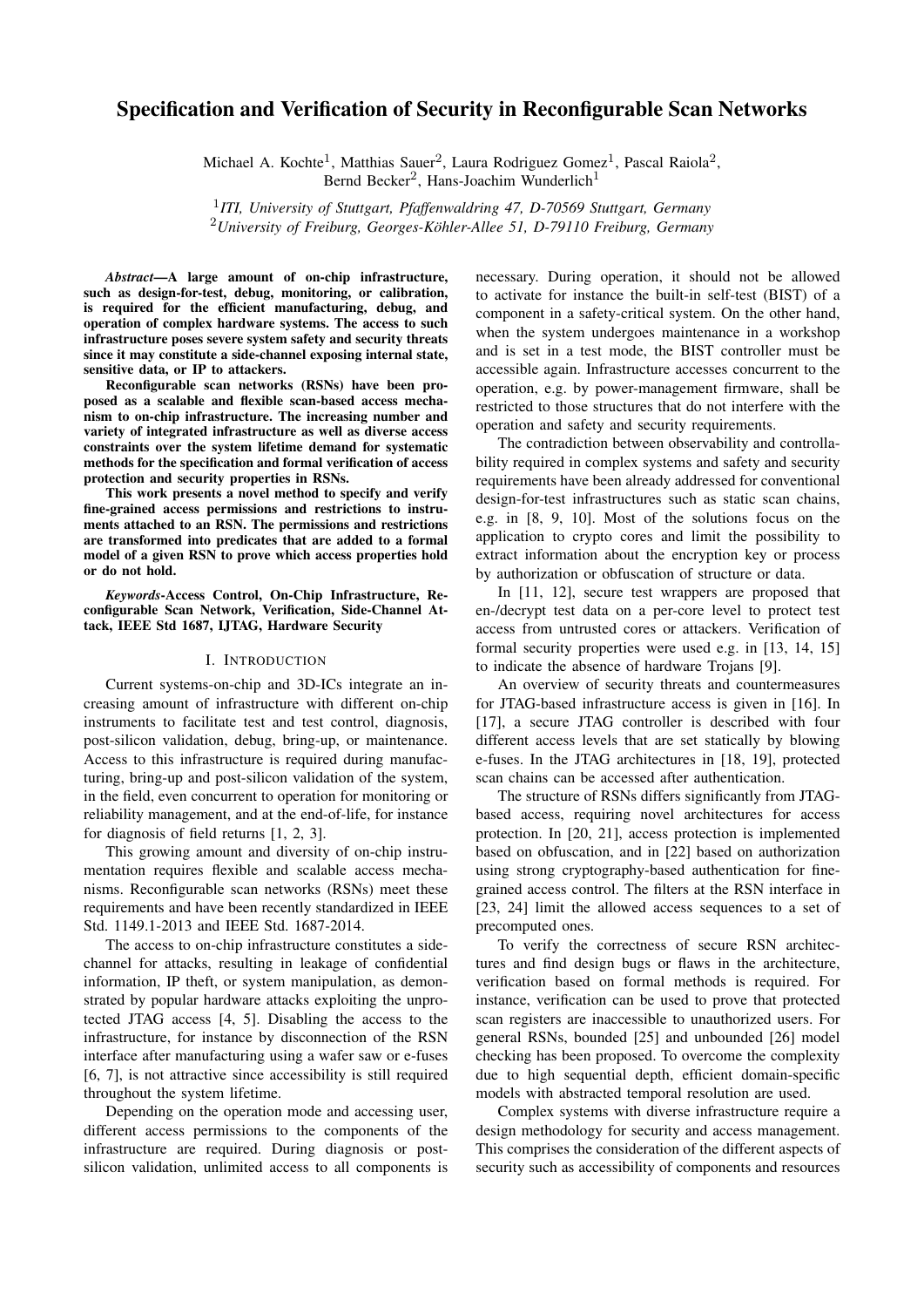for authorized entities, integrity (absence of unauthorized system alterations), and confidentiality (no unauthorized disclosure of information) [27]. In addition, the trustworthiness of system components, i.e. the confidence that a component performs as expected [27], must be taken into account when the system security is assessed. Regarding the on-chip infrastructure in such systems, these security attributes must be implemented by methods of access control, information isolation, encryption, and assurance of integrity of data and internal state.

This work proposes for the first time a method to specify access permissions and prohibitions to components in the on-chip infrastructure. We describe how specified permissions and restrictions are transformed into predicates for a formal model of the RSN that is used for infrastructure access. Based on the model, we demonstrate how to prove whether the specified access properties hold in a given RSN.

The following section briefly summarizes the structure and modeling of RSNs. Section III describes the targeted security properties and requirements. The threat model and the verification method is explained in Section IV, followed by a case study in Section V.

## II. PRELIMINARIES

#### *A. Reconfigurable Scan Networks (RSNs)*

The building blocks of RSNs are scan segments, scan multiplexers, and control logic. The principal element is a scan segment, consisting of a shift and an optional shadow register that interfaces to instruments or other mission logic. A read or write access to segments in the RSN consists of the capture phase (reading data from attached instruments), the shift phase, and the update phase (writing shifted data into instruments). Such an access is also called a *CSU operation*.

A scan segment can be multiple bits wide and has signals to control that the segment (1) is enabled for capture, shift, and update operations (*select* signal); (2) does not participate in the update operation regardless of the select signal (*updis* signal); (3) does not participate in the capture operation regardless of the select signal (*capdis* signal). During the shift phase, data is shifted through the shift register of the segment. During the update phase, data is stored in its shadow register.

Scan multiplexers allow to change the segments through which data is shifted. A scan path is a path from the primary scan input through scan segments and scan multiplexers to a primary scan output. A scan path is called *active* if all segments on the path are *select*ed and participate in the shift operation.

The state of control and multiplexer address signals is determined by external control inputs, the state of shadow registers of arbitrary scan segments, and combinational functions thereof. The state of the scan segments is called *scan configuration*. A scan configuration is called valid if it defines an active scan path and the scan segments that are not on that path are de*select*ed. RSNs are typically

accessed via a JTAG test access port (TAP). Additional details can be found in IEEE Std. 1687 or in [25].

#### *B. CSU-Accurate Modeling of RSNs*

For efficient formal modeling of an RSN, we employ the *CSU-accurate RSN model* (CAM) introduced in [25] and summarized below. The CAM is constructed as an abstract finite state machine, in which a transition corresponds to a complete CSU operation with multiple cycles of operation in the actual RSN.

The CSU-accurate model  $M = \{S, I, C, c_0, T\}$  consists of the set of state elements S, the set of control signals I, the set of scan configurations  $C \subseteq \{0, 1\}^{|S \cup I|}$ , the initial scan configuration  $c_0 \in C$ , and the transition relation  $T \subseteq C \times C$ . A state element  $s \in S$  models a 1bit shadow register of a scan segment in the RSN. A scan configuration  $c \in C$  specifies the state of all elements in S and control inputs in  $I$ . It is also interpreted as a function  $c : S \cup I \mapsto \{0, 1\}$  mapping each element  $e \in S \cup I$  to state  $c(e)$ .

The transition relation  $T$  includes the pairs of scan configurations  $c_1, c_2 \in C$  such that  $c_2$  is reachable from  $c_1$  by one CSU operation. The characteristic function of  $T$  is defined as:

$$
T(c_1, c_2) := \bigwedge_{s \in S} \left[ (\text{Active}(c_1, s) = 0) \rightarrow (c_2(s) = c_1(s)) \right]
$$

The predicate  $\text{Active}: C \times S \mapsto \{0, 1\}$  assigns each element  $s \in S$  and configuration  $c \in C$  a Boolean value which is true  $(Active(c, s) = 1)$  if and only if s is selected in c and c is a *valid* scan configuration, i.e., when s belongs to the active scan path in  $c$ .

In [25], the concept of *robust* RSNs is discussed, in which every reachable configuration is a *valid* one. For robust RSNs, the set of reachable states in the CSUaccurate model is equivalent to the reachable states in the cycle-accurate model. This allows efficient, sound and complete formal verification. Robustness of an RSN can be efficiently checked by SAT-based induction [25].

## *C. Unbounded Model Checking using Craig Interpolation*

Model checking (MC) can be used to compute if a given target property, such as the accessibility of a certain scan segment, is reachable in a sequential circuit independent of the number of time steps. The behavior of the circuit and the property are encoded as a propositional formula of the form:

$$
MC_k := I_0 \wedge T_{0,1} \wedge \ldots \wedge T_{k-1,k} \wedge P_k, \qquad (1)
$$

where  $I_0$  encodes the set of initial states and  $T_{i,i+1}$ represents the transition function modeling the temporal step of the system from time frame i to  $i + 1$ . Finally,  $P_k$ represents the target property, which needs to hold after  $k$ time steps.

Such a formula is solved by iterating over the number of considered time frames and checking if the property  $P_k$  does hold after k iterations. If  $P_k$  does hold, a trace (sequence of state transitions) is generated that leads from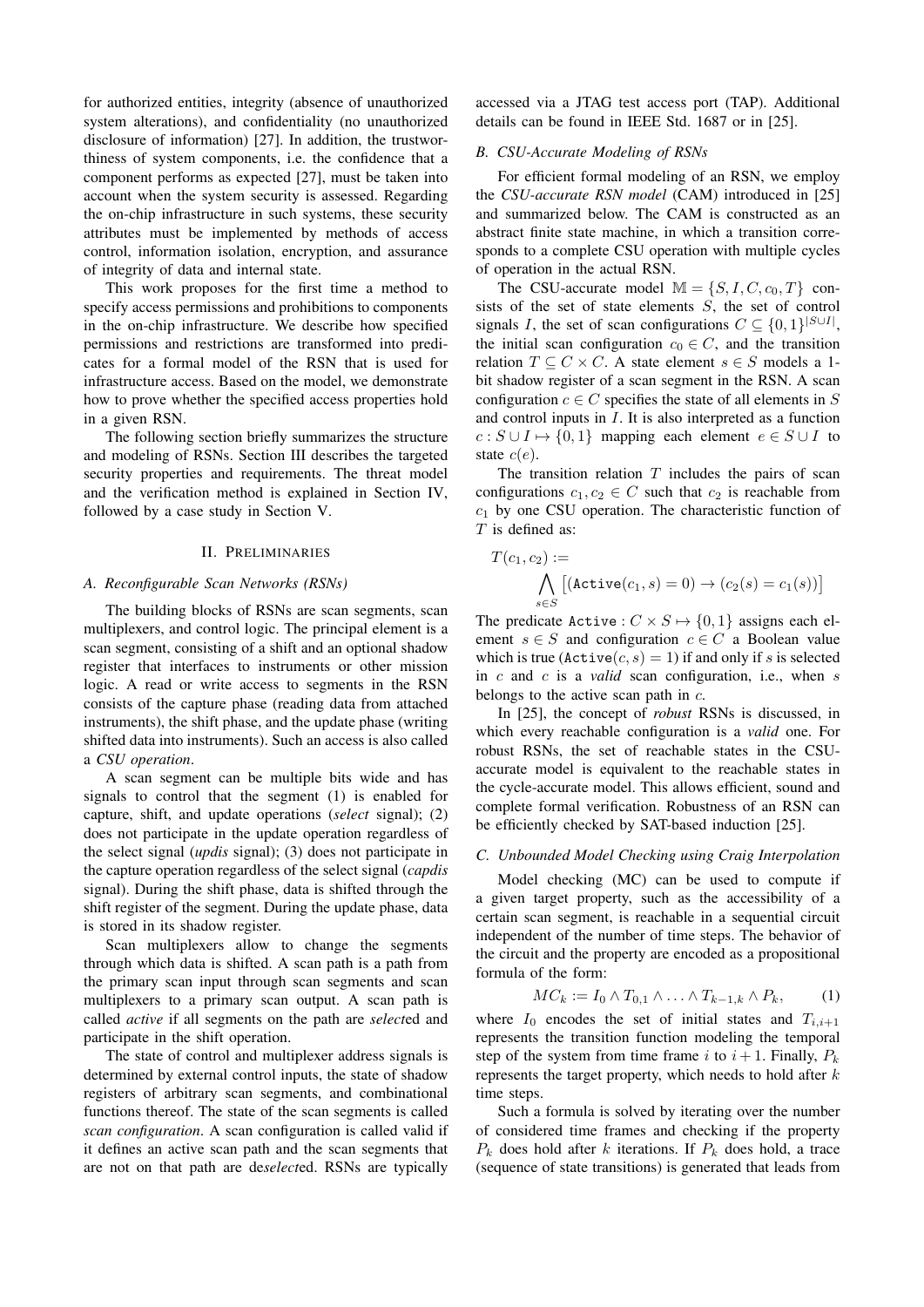an initial state to a state in which the property holds. Proving the unreachability of the property requires to generate a fixed point of reachable states, i.e., to show that each reachable system state has been considered without reaching the target.

Craig interpolation is an efficient method to compute this fixed point by overapproximation of reachable states [28]. In this work, we employ the in-house Craig interpolation based *CIP* solver [29] since it has been tuned to work well on digital logic and provides a trace (counterexample) if  $P$  is reachable.

## III. SECURITY PROPERTIES AND REQUIREMENTS

This section describes the proposed security properties and requirements in the RSN of the system infrastructure and their modeling. The specification of security in complex systems calls for fine granularity and comprises three main aspects to be considered:

- *Authorization:* Accesses to on-chip infrastructure are only possible if the accessing entity is authorized.
- *Confidentiality:* Sensitive, protected data is not exposed to potential leaky channels. Leaky channels comprise untrusted components in the system or side-channels that may allow data observation via external interfaces.
- *Integrity:* Sensitive, protected data cannot be modified by attackers in the system. This entails that data shifted in an RSN cannot be spoofed and RSN access operations cannot be disturbed by untrusted components.

Figure 1 shows the considered system architecture. We assume the existence of a security manager providing information on the currently active user (after authentication) and current system mode to the RSN. Based on these values, the control logic in the RSN allows or prohibits accesses to certain scan segments.



Figure 1. Overview of the architecture consisting of the test access port (TAP), the security manager, and the reconfigurable scan network.

The security and access management in the RSN are described in terms of:

- *Components* in the RSN: Scan segments or registers  $R_i$ . The set of all scan segments is denoted  $\mathcal{R}$ .
- *Operation mode*  $M_i$  describes a mode of the system operation.  $M_i \in \mathcal{M} \subseteq \{$  system, test, debug}, for instance, denotes that the system can be in system (online) mode, test mode, or debug mode.
- *User or role*  $U_i$  in the RSN, that accesses infrastructure components  $R$ . A user may be allowed or prohibited to read or write to components depending on the current mode  $M_i$ .

The following *security properties* of the system are specified by the system integrator at component level:

- *Trustworthiness:*  $Trust(R_i)$  of scan segment  $R_i$  is a measure of how trustworthy  $R_i$  (or its surrounding core) in the RSN is. A component with low trust threatens security by sniffing (leaking) or spoofing transmitted information. Components have low trust if for instance the source of the IP of the core / component is not trusted (insecure third party designs), or if it can be easily observed or controlled via interfaces (ease of accessibility).
- *Data confidentiality:*  $C(R_i)$  is a measure of data sensitivity, i.e., the level of secrecy or required protection of the data stored in or read from a component  $R_i$  in the RSN. *Confidential data shall not be exposed to untrusted components.* We assume that the levels of data confidentiality are ordered.

Data integrity requires that shifted data is not modified by unauthorized entities or components on the scan path. This is typically achieved by message authentication codes, and in JTAG architectures by de/encryption at the TAP [16]. Checking the authenticity of data locally at each accessed segment in the RSN entails high area cost. Here, we address data integrity within the RSN by shifting data only through trusted components.

In addition, the system-level integrator specifies the following *security requirements*, which define:

- the RSN accesses that user  $U_i$  is authorized or prohibited to perform. Access  $A_i$  is a tuple  $(R_i, O_i, M_i) \in \mathcal{R} \times \{read, write, read&write\} \times \mathcal{M}$ that describes the read or write access to a scan segment  $R_i$  in operation mode  $M_i$ . When necessary, an authorized access is denoted  $A_i^+$ , a prohibited access is denoted as  $A_i^-$ . In case an access is not explicitly authorized or prohibited, we assume the access is *don't care* and hence may or may not be possible.
- a mapping between each level of data confidentiality  $C$  and a set of levels of trustworthiness:  $CT : C \mapsto \mathcal{D}(Trust)$ . This mapping describes the required trustworthiness of components through which data of confidentiality  $C$  may be transmitted (shifted).

The following rules govern how an access  $A_i$  to the target segment  $R_i$  may be performed by user  $U_i$  and how data may be transmitted (shifted) in the RSN so that the security requirements are not violated. To read or write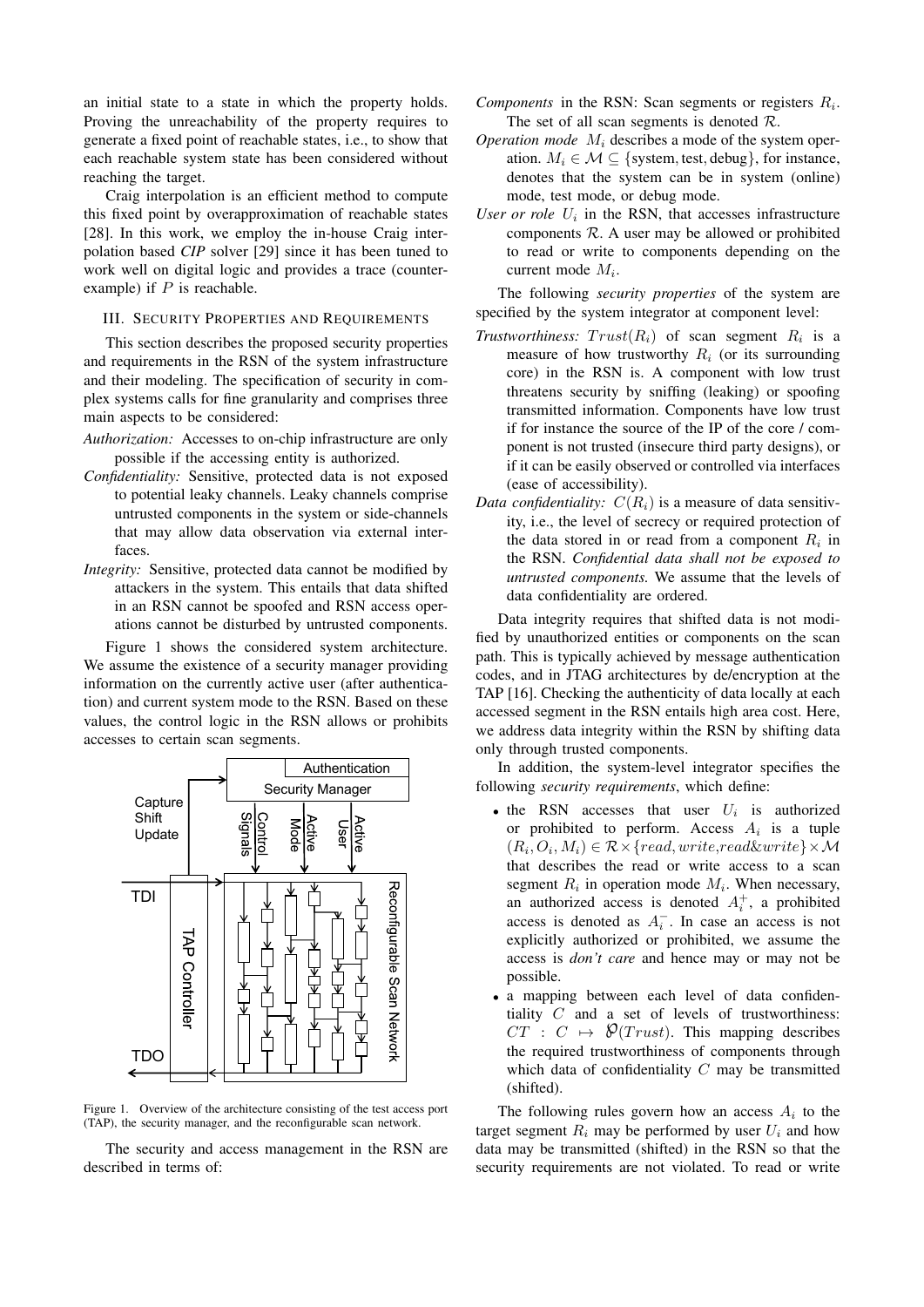data from segments in the RSN, an active scan path from the primary scan-in port to the primary scan-out port over other scan segments is defined. The configuration of such a path may require additional RSN accesses, so that an access results in a sequence of CSU operations, each of which configuring one active scan path  $p_1, ..., p_n$ . Let

$$
P_i := \{ R' \mid R' \in \mathcal{R} \text{ is on the active scan path } p_i \}
$$

denote the set of scan segments on the active scan path  $p_i$ . Data is then shifted through all scan segments  $P_i$ .

For each active scan path, the confidentiality and integrity of shifted information must be ensured. For this purpose, the maximum degree of confidentiality required by the data in the scan segments on scan path  $p_i$  is computed as:  $C_{max}(P_i) := \max_{R' \in P_i} \{ C(R') \}$ . For each active scan path, all segments on that path must have the required level of trust corresponding to  $C_{max}$ :

$$
\forall R' \in P_i : Trust(R') \in CT(C_{max}(P_i)).
$$

User  $U_i$  must be authorized to access all segments on the scan paths configured during access  $A_i$ .

#### IV. VERIFICATION OF SECURITY PROPERTIES

The objectives of our verification method are to

- prove that there is no CSU access sequence that violates the security specification (confidentiality),
- prove that for each allowed access, there exists a CSU access sequence to the target segments (accessibility),
- prove that none of the prohibited accesses is possible. To prove or refute the security specification in a given

RSN, its parts are transformed into constraints for a formal RSN model. For robust RSNs, the verification is sound and complete when the abstract CSU-accurate model from Section II-B is used. This section explains the threat model, the mapping to the RSN model and the verification flow for robust RSNs.

## *A. Threat Model*

In this work, we consider attacks at the logical level, i.e., the attacker has access to the RSN interface (TAP) and to untrusted components. Via the TAP, the attacker can apply arbitrary accesses to the RSN and observe the shift-out data. The observation or control of data and control signals other than those of untrusted components is considered to be beyond the capabilities of the attacker. We assume that the authorization mechanism and security manager are not compromised by e.g. hardware Trojans or a flawed implementation.

# *B. Mapping of Security Properties and Requirements to the formal RSN Model*

For the mapping of the security specification to the formal RSN model, we construct constraints that consider the trust requirements of transmitted data in the RSN, depending on the level of confidentiality of accessed data, the user and mode and specified accesses. To this end, we employ the following variables or sets of variables:

- $Active(R_i):$  Each scan segment  $R_i$  is assigned a Boolean variable  $Active(R<sub>i</sub>)$  that denotes whether the segment's *select* control signal is asserted and hence the segment participates in a CSU operation.
- $Capture(R_i)$ : Each scan segment  $R_i$  is assigned a Boolean variable  $Capture(R_i)$  that denotes whether the segment participates in the capture operation, i.e., its *capdis* control signal (cf. Sec. II-A) is deasserted.
- $Update(R_i)$ : Each scan segment  $R_i$  is assigned a Boolean variable  $Update(R_i)$  that denotes whether the segment participates in the update operation, i.e., its *updis* control signal is deasserted.
- $Outcone(R<sub>i</sub>)$ : This set contains each scan segment in the transitive output cone of  $R_i$ , i.e., the scan segments to which a structural scan path from  $R_i$  exists.
- $Incone(R<sub>i</sub>)$ : This set contains each scan segment in the transitive input cone of  $R_i$ , i.e., the scan segments from which a structural scan path to  $R_i$  exists.
- $Reg Trust(R<sub>i</sub>)$ : This set contains the required trust levels of  $R_i$  as defined by  $C(R_i)$  and the mapping CT from  $C()$  to Trust.
- $ActiveUser(U_i):$  A Boolean variable that is asserted if and only if  $U_i$  is the current user.
- $ActiveMode(Mode_i):$  A Boolean variable that is asserted if and only if  $Mode<sub>i</sub>$  is the current system mode.
- $Target(A_i)$ : Denotes the target scan segment  $R_i \in \mathcal{R}$  of an access  $A_i$
- $Operation(A_i)$ : Denotes the access type (read, write or read &write) of an access  $A_i$

 $Mode(A_i)$ : Denotes the mode  $M_i \in \mathcal{M}$  of access  $A_i$ .

Using these variables, we express the security properties and requirements as follows:

**Confidentiality:** For all  $R_i \in \mathcal{R}$ , the following invariant holds:

$$
\forall R_j \in Outcone(R_i) \cup Income(R_i) : (Active(R_i) \land
$$
  
Active(R\_j)) 
$$
\rightarrow Trust(R_j) \in RegTrust(R_i),
$$

i.e., the segments  $R_j$  on the active scan path through  $R_i$ must be sufficiently trustworthy for the transmitted data.

Existence of allowed accesses: For each allowed access  $A_i^+$  of user  $U_i$ , there must exist a CSU sequence in which the following constraints hold at least once:

$$
(Operation(A_i^+) \in \{read, \ read&write\}) \rightarrow
$$
  
\n
$$
(ActiveUser(U_i) \land ActiveMode(Mode(A_i^+)) \land
$$
  
\n
$$
Capture(Target(A_i^+)))
$$
  
\n
$$
(Operation(A_i^+) \in \{write, \ read&write\}) \rightarrow
$$
  
\n
$$
(ActiveUser(U_i) \land ActiveMode(Mode(A_i^+)) \land
$$

 $Update(Target(A_i^+)))$ 

No prohibited accesses: For each prohibited access  $A_i^-$  of user  $U_i$ , the following constraints must hold for every CSU sequence:

$$
(ActiveUser(U_i) \land ActiveMode(Mode(A_i^-)) \land
$$
  
 
$$
Capture(Target(A_i^-))) \rightarrow (Operation(A_i^-) = write)
$$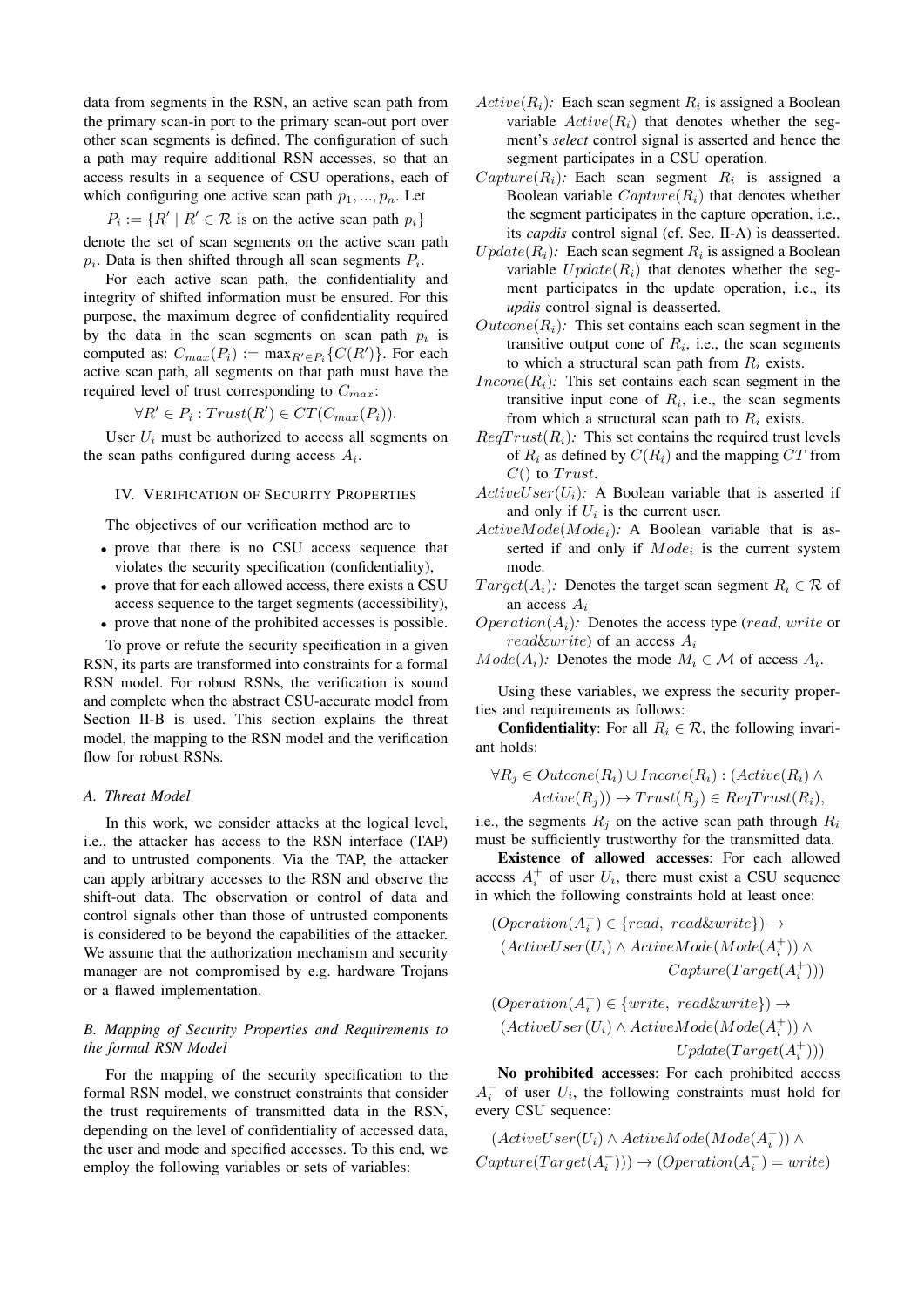$(ActiveUser(U_i) \wedge ActiveMode(Mode(A_i^{-})) \wedge$  $Update(Target(A_i^-))) \rightarrow (Operation(A_i^-) = read)$ 

This means that if a CSU access to the target of  $A_i^-$  exists for the particular user and mode, then the operation may not be the prohibited one.

#### *C. Verification Process*

Based on the previously described modeling, we verify that (1) the allowed accesses are possible, (2) the prohibited accesses are not possible, and (3) that no access violates data confidentiality.

In order to do so, we construct a model checking (MC) instance for the CIP solver requiring that  $Capture(Target(A<sub>i</sub>))$  (or Update) has been asserted once in the sequence and  $Active(Target(A<sub>i</sub>))$  is enabled in the final state. In case (1), we expect a resulting sequence that proves the access possibility, while in case (2) such a sequence should not exist. In the MC instance, the initial states are defined by the reset values of the scan segments. The transition relation is extracted from the RSN. For robust RSNs, which we consider here, the security verification can be performed very efficiently using CSU-accurate modeling (cf. Sec. II-B).

An allowed access may not be possible under the security specification if for instance all scan paths through a target segment include a segment which the user is not authorized to access or which requires higher trustworthiness than the target. In such cases, the contradiction between the RSN and the security specification can be resolved by relaxing the security requirements or changing the structure of the RSN.

#### *D. Extensions to the Model*

The presented verification flow is highly flexible and can be extended in different ways.

Depending on the granularity of the specified operation modes and users, it may be beneficial to allow multiple of them to be present at a given time. One application could be a scenario where the RSN supports a fine-grained group-based authentication system where each group is granted the access rights of multiple users. Our verification flow is able to support such a scenario by defining a set of variables representing the currently active role and by enforcing the variables representing the currently active user according to its membership of the active role.

Additionally, we assumed that an access is don't care if not explicitly allowed or prohibited to remove the burden of unnecessary definitions for the system designer. One can easily implement more complex rules that generate the allowed or prohibited sets of accesses by for example denying all accesses to components with a confidentiality level greater than a particular level for a given user. Also, opt-in or opt-out rulesets that define access rules for not explicitly specified accesses are easily possible. In order to do so, such high level rules need to be converted to its fundamental accesses and can hence be easily implemented in our flow.

#### V. CASE STUDY

The following case study illustrates the specification of security properties and the described verification method on a small example. The verification is implemented in our C++ based framework for RSN analysis. The considered RSN, shown in Figure 2, is motivated from an automotive context. It has three scan segments  $RA, RB, RC$  to reconfigure the scan path, and eight segments  $R1$  to  $R8$  that interface to instrumentation. As shown in the figure, the function of these segments includes sensors, parameters, or debug and BIST control.



Figure 2. Case study: RSN with scan segments with different trustworthiness and data confidentiality.

In this example, we consider two levels of trustworthiness T0, T1 and two levels of data confidentiality C0, C1. Confidential data, labeled  $C1$ , requires a trust level of  $T1$ . Segments R5 and R7 are classified as not trustworthy because the source of their IP is third party or their value can be observed from an external interface. This implies, for instance, that an active scan path cannot include R1 and R5 at the same time, since confidential data from R1 may not be exposed to untrusted segment R5.

For this RSN, we consider three users *OEM, WS,* and *CPU* representing the OEM, a workshop engineer, and online access by the CPU. We distinguish the system mode  $M<sub>S</sub>$  and a test mode  $M<sub>T</sub>$ . For the sake of brevity, we assume that both read and write access is granted  $(A^+)$  or prohibited  $(A^-)$  in the respective operation modes for the segments as listed below:

| CPU (Online) | $A^+$ : $M_S$ {R3, R4, R5, R8}                           |
|--------------|----------------------------------------------------------|
|              | $A^-$ : $M_S\{R1, R2, R6, R7\}$                          |
|              | $A^-$ : $M_T$ {R1, R2, R3, R5, R6, R7}                   |
|              | WS (Workshop) $A^+$ : $M_T$ {R1, R3, R4, R5, R6, R7, R8} |
|              | $A^-$ : $M_T$ {R2}                                       |
|              | $A^-$ : $M_S\{R1, R2, R3, R5, R6, R7\}$                  |
| <b>OEM</b>   | $A^+$ : $M_T\{*\}$ , $M_S$ : $\{*\}$                     |

Registers RA, RB, RC are accessible for all users in all modes. The bypasses R4, R8 are not explicitly prohibited for user *CPU* in test mode and user *WS* in system mode.

For this specification, we synthesized the control logic in the RSN, which comprises the multiplexer address signals and the control signals of the segments, such that the resulting RSN is *robust* (cf. Sec. II-B). The one-hot encoded signals *Active user* and *Active mode* indicate